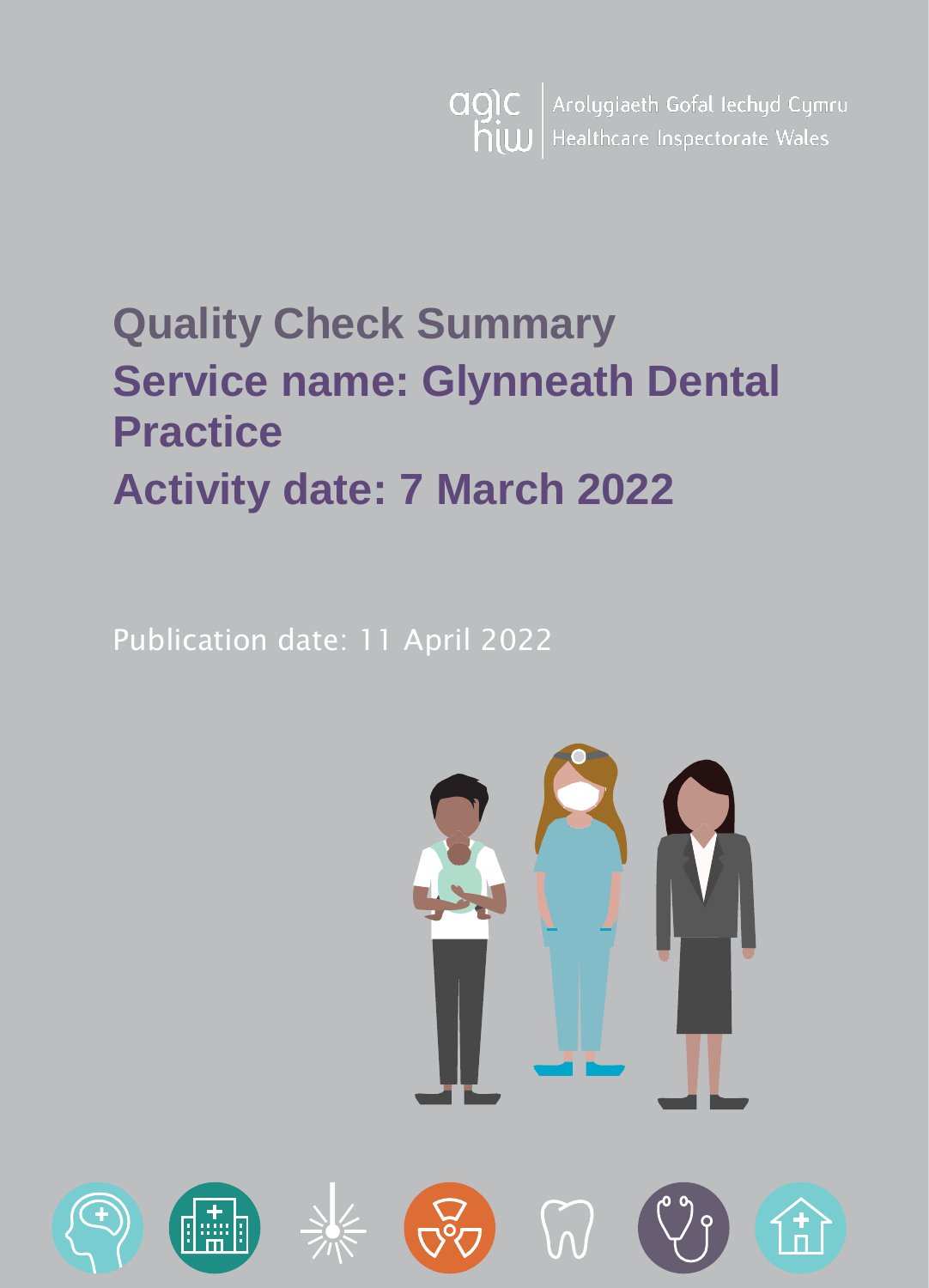This publication and other HIW information can be provided in alternative formats or languages on request. There will be a short delay as alternative languages and formats are produced when requested to meet individual needs. Please contact us for assistance.

Copies of all reports, when published, will be available on our website or by contacting us:

In writing:

Communications Manager Healthcare Inspectorate Wales Welsh Government Rhydycar Business Park Merthyr Tydfil CF48 1UZ

Or via

Phone: 0300 062 8163 Email: [hiw@gov.wales](mailto:hiw@gov.wales) Website: [www.hiw.org.uk](http://www.hiw.org.uk/)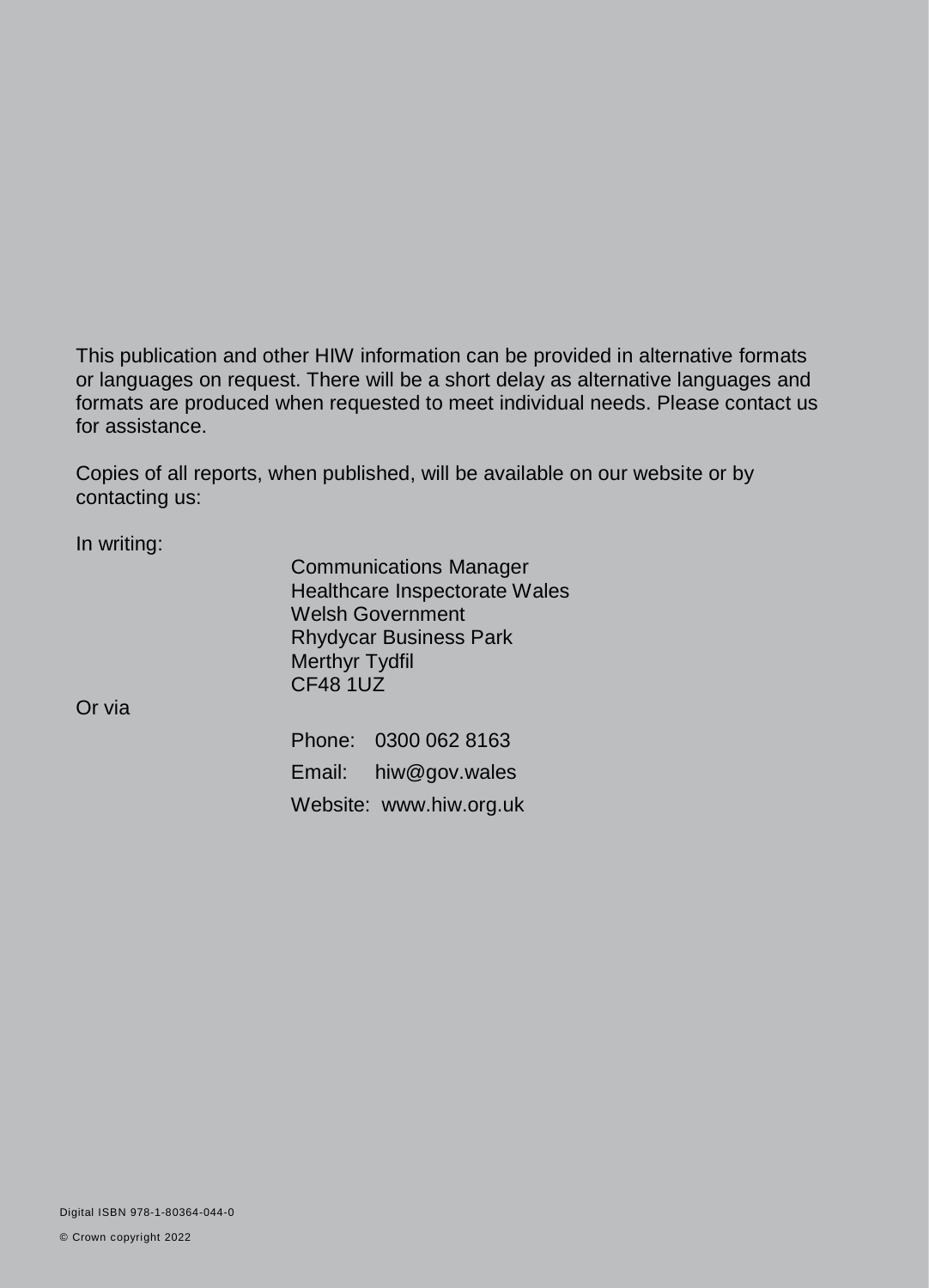# **Quality Check Summary**

# **Our approach**

Healthcare Inspectorate Wales (HIW) undertook a remote quality check of Glynneath Dental Practice as part of its programme of assurance work. The practice offers a wide range of private and NHS treatments and services.

HIW's quality checks form part of a new tailored approach to assurance and are one of a number of ways in which it examines how healthcare services are meeting the Health and Care Standards 2015 and Private Dentistry (Wales) Regulations 2017. Feedback is made available to service representatives at the end of the quality check, in a way which supports learning, development and improvement at both operational and strategic levels.

Quality checks are a snapshot of the standards of care within healthcare services. They are conducted entirely offsite and focus on three key areas; infection prevention and control, governance (specifically around staffing) and the environment of care. The work explores arrangements put in place to protect staff and patients from COVID 19, enabling us provide fast and supportive improvement advice on the safe operation of services during the pandemic. More information on our approach to assurance and inspections can be found [here.](https://hiw.org.uk/covid-19-response-and-our-approach-assurance-and-inspection)

We spoke to the principle dentist/responsible individual and the practice manager/registered manager on 7 March 2022 who provided us with information and evidence about their service. We used the following key lines of enquiry:

- What changes have you implemented in light of COVID-19 to ensure infection prevention and control standards are maintained?
- How are you ensuring that all patients (including vulnerable/at risk groups) are able to access services appropriately and safely?
- How do you meet the needs of Welsh speaking patients when accessing healthcare services in the medium of Welsh?
- How has the practice and the services it provides adapted during this period of COVID-19?
- How do you ensure that equality and a rights based approach are embedded across the service?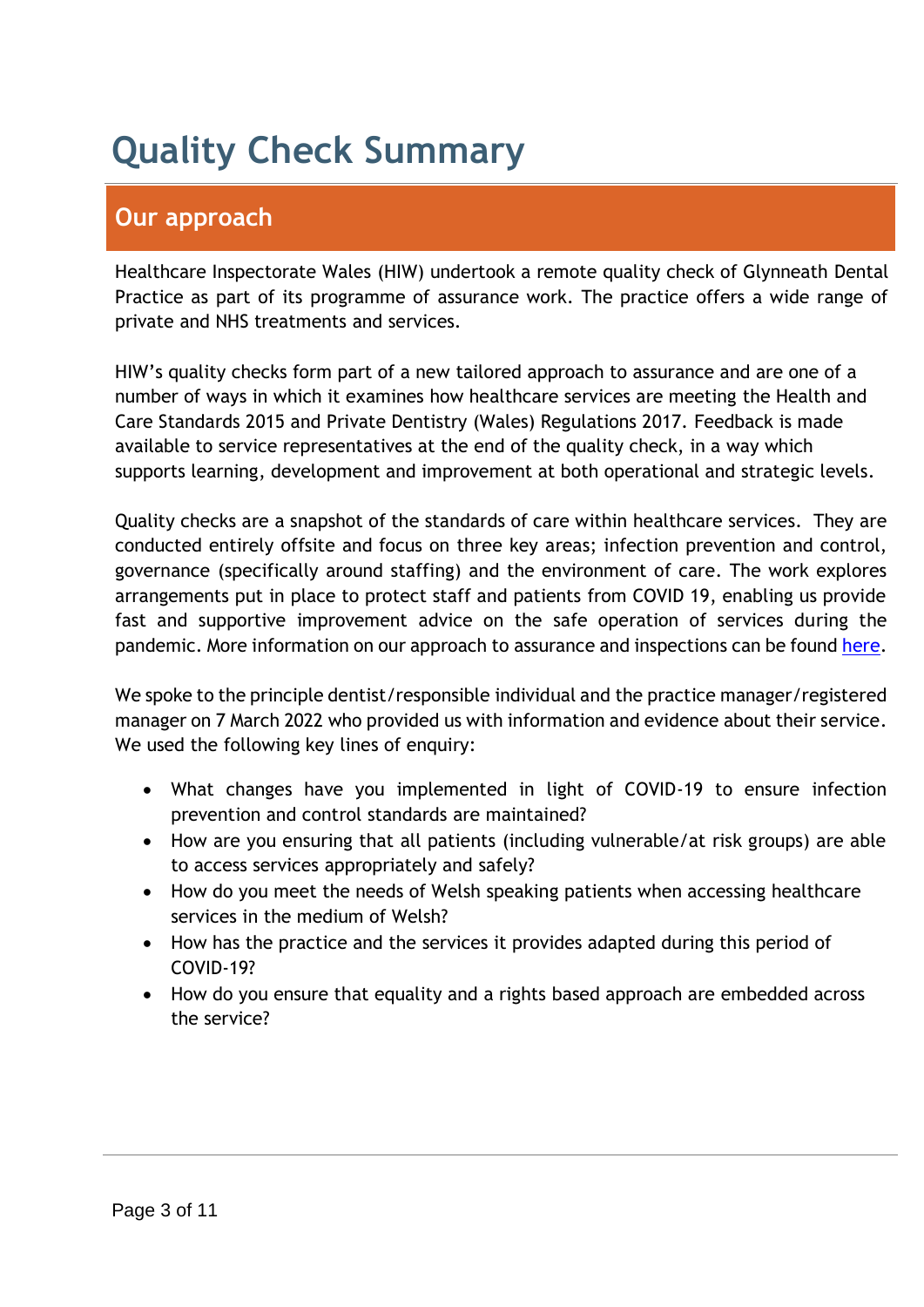# **Environment**

During the quality check, we considered how the service has responded to the challenges presented by COVID-19 and how the service has designed and managed the environment of care to keep it as safe as possible for patients, staff and visitors.

The key documents we reviewed included:

- Environmental risk assessment
- Risk Assessment
- Cleaning plan & schedule
- COVID-19 Standard Operating Protocols.

We also questioned the service representatives on the changes they have made to make sure patients continue to receive care and treatment according to their needs.

#### **The following positive evidence was received:**

We were told of the changes that had been made to the practice environment as a result of the pandemic. Personal Protective Equipment (PPE) for staff and patients is available as well as hand sanitizing stations throughout the building. Cleaning schedules had been amended to enable more frequent cleaning. We were told that the practice were continually updating staff and their policies and procedures in line with updates and advice from external bodies. This included the guidance issued for the dental management of patients in Wales during the C-19 pandemic recovery.

We were told of the changes made to the environment to minimise the risk of COVID-19 transmission within the communal areas and treatment rooms. These included social distancing measures and only patients with pre-arranged appointments could visit the practice. Chairs in the waiting area have been organised to ensure social distancing. The surgeries have been decluttered of all unnecessary items.

Prior to an appointment, staff ask patients to complete a COVID-19 screening questionnaire. Staff also provide patients with information about the patient journey and payment options at the practice. These measures help reduce the amount of time a patient spends at the surgery.

When patients arrive for appointments they are asked if they have any symptoms of COVID-19. Hand sanitiser is given upon entry into the building and face masks must be worn until the patient is seated in the surgery, unless they are exempt.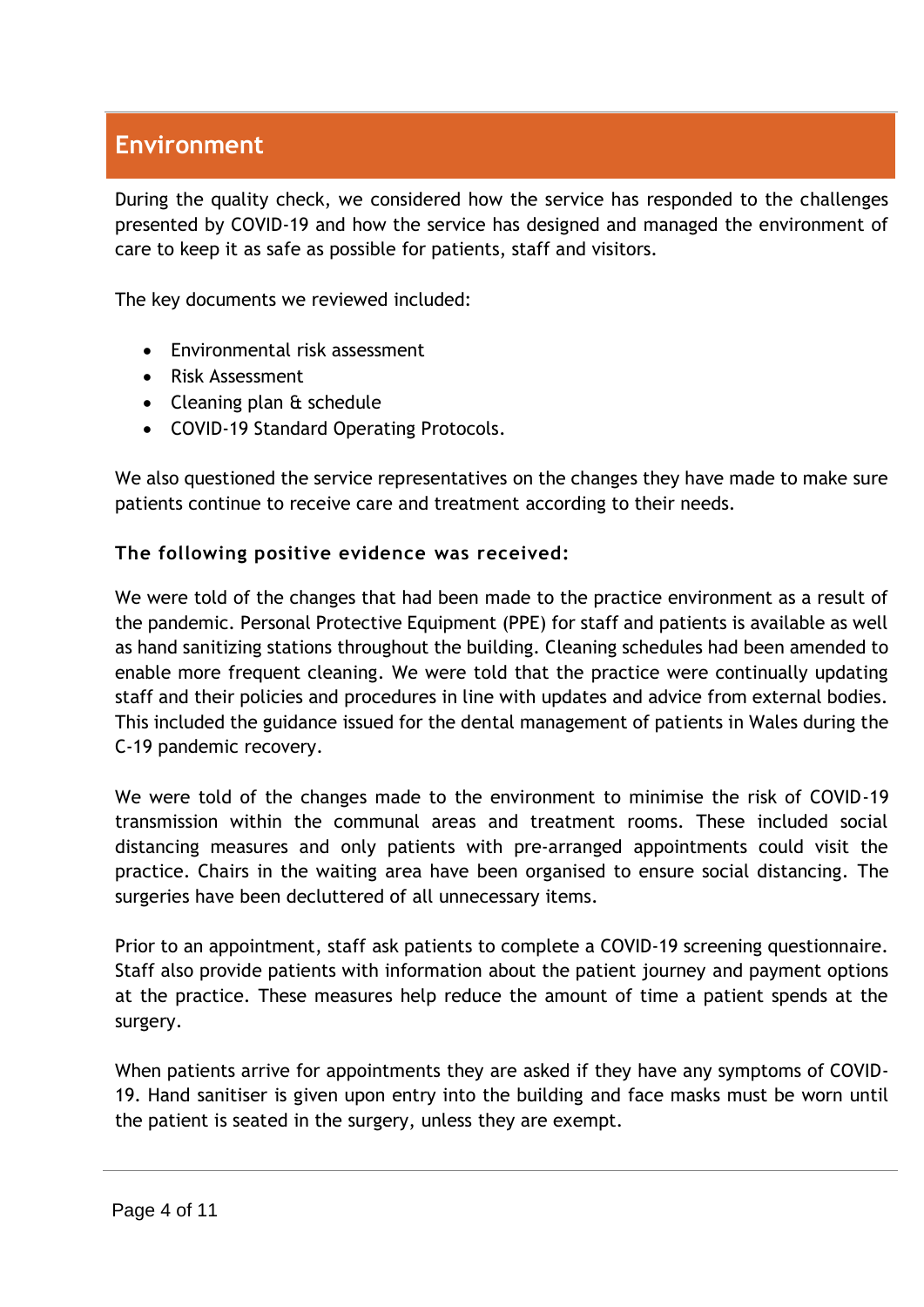We were told that the practice has access to a translation service and also has information available in English and Welsh. Providing treatments to patients in another language is documented in policies at the practice.

We were told that all surgeries are equipped to perform Aerosol Generating Procedures  $(AGP)^1$ . Ventilation and extraction units are installed in three of the surgeries to facilitate the removal of contaminated air.

The number of appointments has been reduced to enable sufficient fallow time<sup>2</sup> and to allow for adequate time to disinfect the surgeries between patients. Staff stated that this had not had any impact on the patient experience or the care that patients received.

We saw evidence of an environmental risk assessment which had been updated in December 2021. The assessment documented the hazards and the existing controls and any actions required.

#### **The following areas for improvement were identified:**

We recommend the risk assessment is updated, specifically the manual handling control column to clearly document where the HSE leaflet is kept. In addition, under the fire hazard control column, it states 'fire alarm system (if fitted)' This needs to be updated to accurately reflect that there is a fire alarm system at the practice.

## **Infection prevention and control**

During the quality check, we considered how the service has responded to the challenges presented by COVID-19, and how well it manages and controls the risk of infection to help keep patients, visitors and staff safe.

The key documents we reviewed included:

- WHTM01-05 decontamination audit
- Cleaning plan & schedule
- Autoclave Daily and weekly checks
- Ultrasonic cleaner daily and weekly checks

 $\overline{a}$ 

 $<sup>1</sup>$  An aerosol generating procedure (AGP) is a medical procedure that can result in the release of</sup> airborne particles (aerosols) from the respiratory tract when treating someone who is suspected or known to be suffering from an infectious agent transmitted wholly or partly by the airborne or droplet route.

<sup>&</sup>lt;sup>2</sup> Fallow time is the downtime in the surgery following an aerosol generating procedure (AGP) taking place.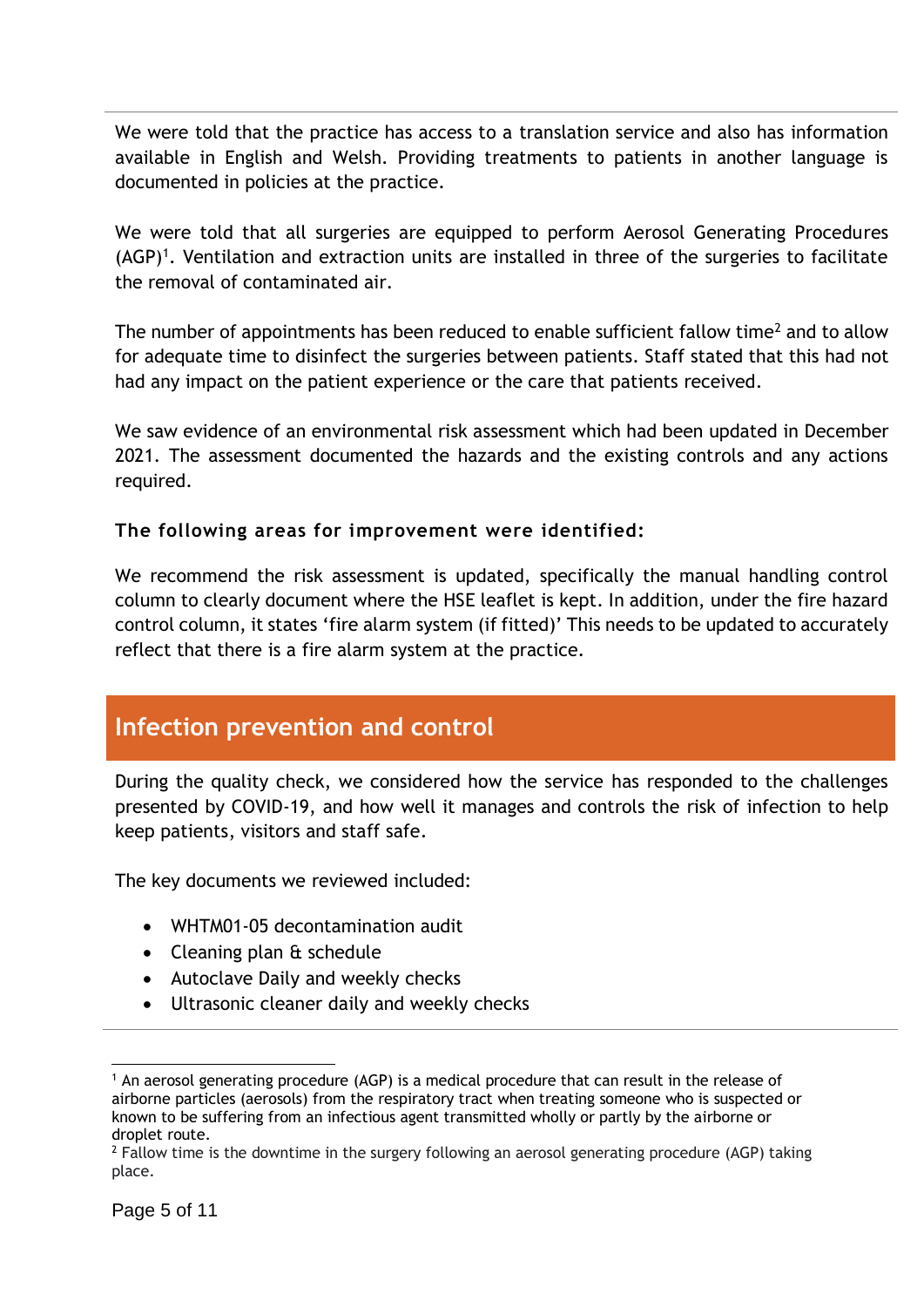• Procedures for patients requiring non-AGP/AGP.

#### **The following positive evidence was received:**

We were provided with various documents for the prevention and control of infection, which included a cleaning plan and schedule and records for the decontamination of instruments and dental equipment. We were told that the practice uses an audit tool which records the tasks completed and the staff member responsible for completing it.

We were told of the systems in place to ensure all staff were aware of, and discharged their responsibilities for preventing and controlling infection. This was evidenced in the cleaning plan and schedule documentation. In addition, we were told that PPE training, including FFP3 mask training and donning and doffing<sup>3</sup> of PPE had been delivered to all staff.

We were told that when AGPs are being carried out, the triage<sup>4</sup> call helps identify the equipment that will be required. This is prepared in advance to minimise staff entering or leaving the surgery during the procedure. Staff told us that a buddy nurse is available should something be required. These practices ensure that infection risk is minimised during AGP procedures.

Staff explained that patients were contacted prior to their appointment and asked a series of questions to determine whether they were at risk of transmitting the virus. Patients who were displaying symptoms or were awaiting results of a COVID-19 test were asked to stay home and not attend the practice. This guidance is for patients receiving routine care. Patients with urgent care requirements are risk assessed accordingly and additional measures are put in place in-line with the practice's policies and procedures and the C-19 recovery guidance for patients with urgent care requirements.

We were told the practice had sufficient stock of PPE and that weekly stock checks are undertaken and any supplies required are ordered by the principle dentist.

#### **No areas for improvements were identified.**

## **Governance / Staffing**

As part of this standard, HIW questioned the service representatives about how, in the light of the impact of COVID-19, they have adapted their service. We explored whether

 $\overline{a}$ 

<sup>&</sup>lt;sup>3</sup> Donning - putting on personal protective equipment (PPE); Doffing - taking off personal protective equipment (PPE)

<sup>&</sup>lt;sup>4</sup> Triage is the prioritisation of patient care based on illness/injury, severity, prognosis and resource availability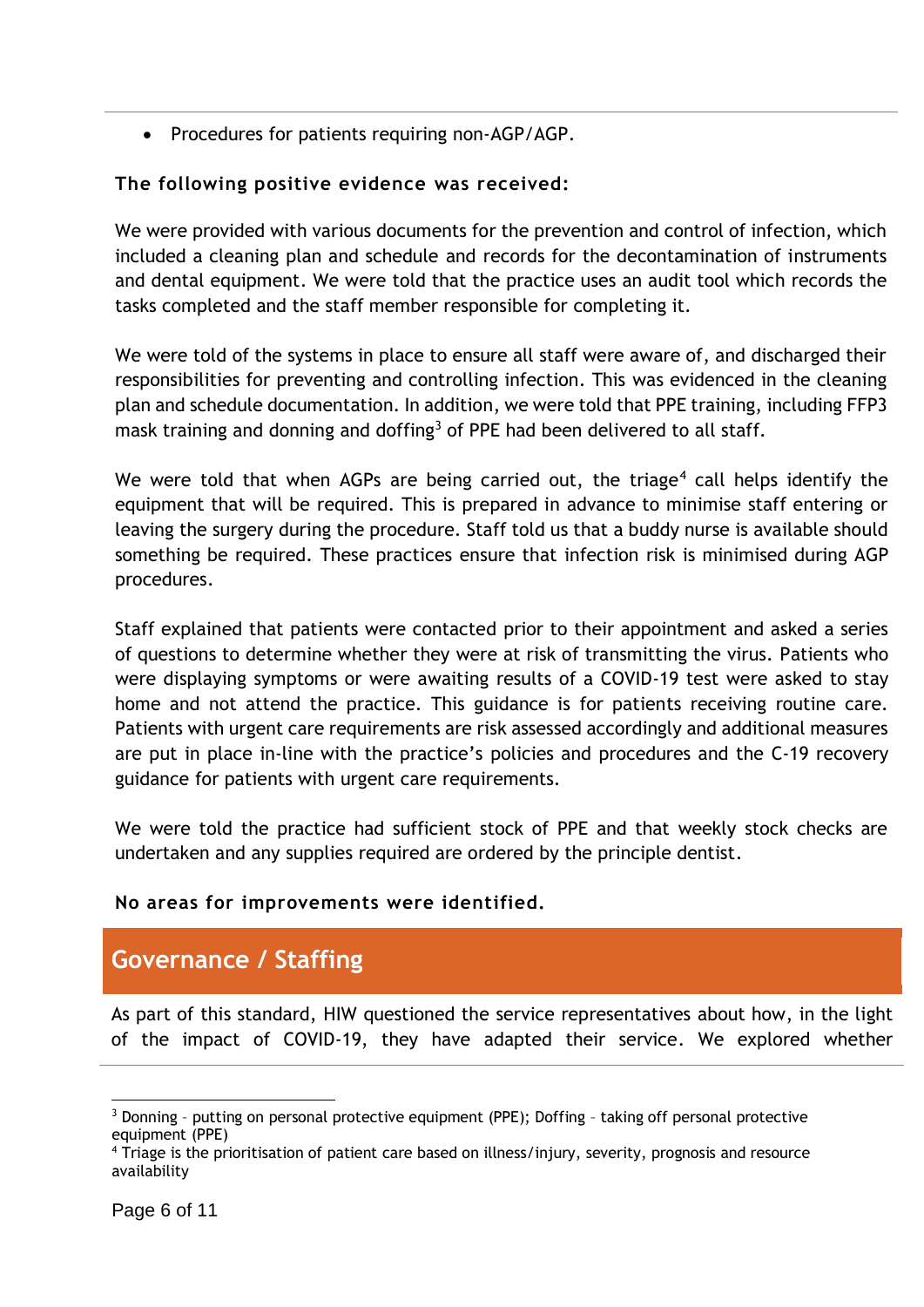management arrangements ensure that staff are suitable in their roles and are appropriately trained in order to provide safe and effective care.

The key documents we reviewed included:

- Consent policy
- Business continuity plan
- Mandatory training records for all staff
- Record card audit
- $\bullet$  IR(ME)R audit
- Business continuity plan
- COVID-19 policy
- Copy of the latest statement of purpose
- Copy of the latest patient information leaflet.

#### **The following positive evidence was received:**

We saw evidence of training records, which showed compliance with mandatory training. Staff explained the process for ensuring training was up to date, with staff using mainly elearning<sup>5</sup> packages for Continued Professional Development (CPD).

The practice has maintained their processes for the reporting of any incidents, with the registered manager and responsible individual having an oversight of any incidents. We were told that staff were aware of their roles and responsibilities in reporting incidents to regulatory agencies including Healthcare Inspectorate Wales (HIW). Any updated guidance for healthcare professionals was delivered to staff via team meetings and their messaging app group.

We were told that the practice continuously strives to improve the service provided to patients. This was evidenced in the audit documentation provided with the self-assessment, which included their record keeping audit, radiograph quality audit and a WHTM 01-05 decontamination audit.

A Regulation 23<sup>6</sup> report was submitted to HIW following the quality call. The report includes the areas required by the regulation. The report also documents any actions arising and timescales for their completion.

The process of checking emergency equipment and medicines was explained. Staff have the responsibility for performing the weekly checks, recording the findings and ordering stock as

-

<sup>&</sup>lt;sup>5</sup> Learning conducted via electronic media, typically on the internet.

<sup>6</sup> Regulation 23 from the Private Dentistry (Wales) Regulations 2017 requires visits by the registered provider to private dental practice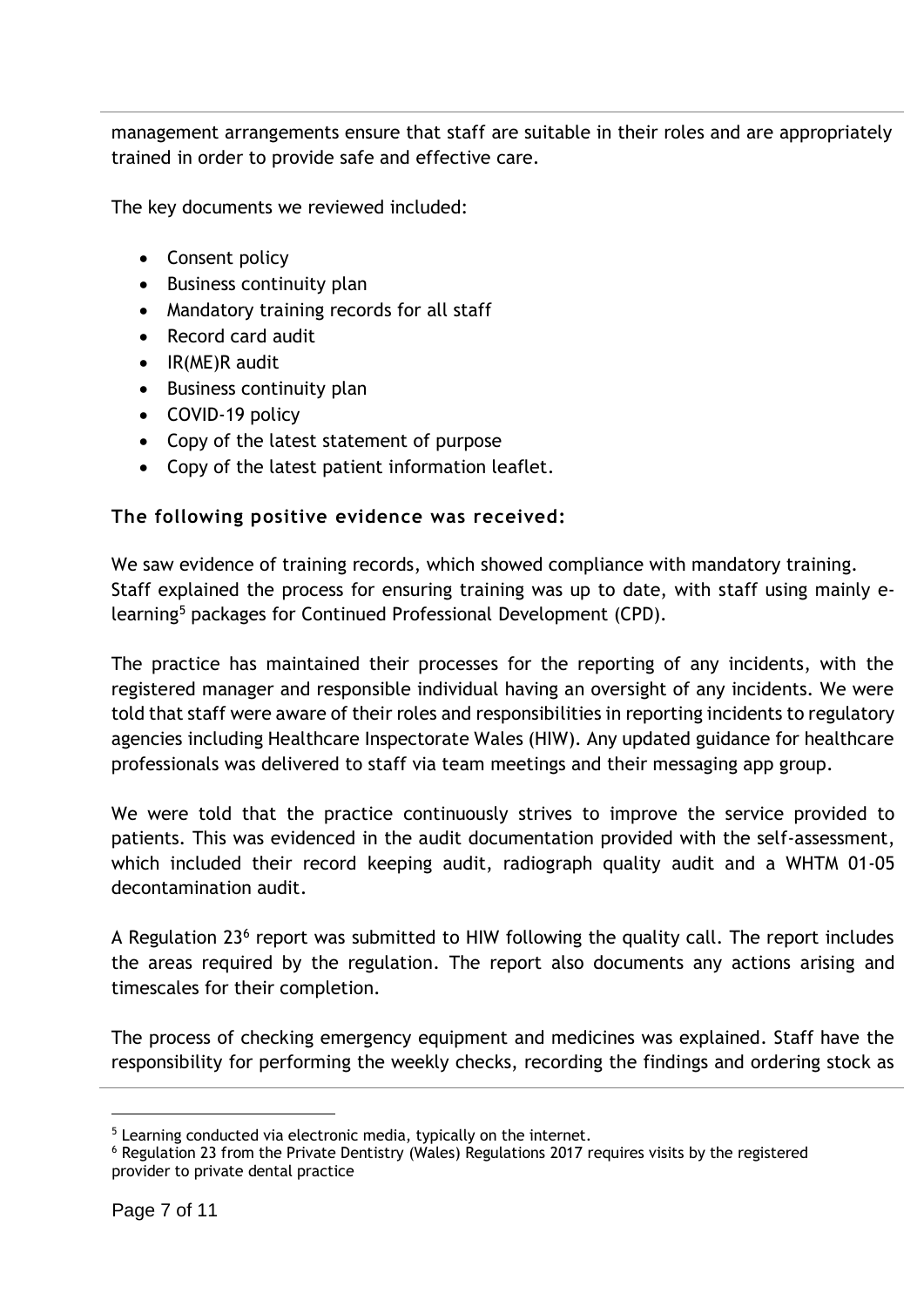required.

We reviewed the patient information leaflet<sup>7</sup> which contained all the information required by the Private Dentistry (Wales) Regulations 2017.

#### **The following areas for improvement were identified:**

The statement of purpose<sup>8</sup> submitted needs to be updated, to include all the areas required by the Private Dentistry (Wales) Regulations 2017. A copy should be submitted to HIW.

# **What next?**

Where we have identified areas for improvements during our quality check and require the service to tell us about the actions taken to address these, an improvement plan providing details will be provided at the end of this quality check summary.

Where an improvement plan is required, it should:

- Ensure actions taken in response to the issues identified are specific, measurable, achievable, realistic and timed
- Include enough detail to provide HIW and the public with assurance that the areas for improvements identified will be sufficiently addressed
- Ensure required evidence against stated actions is provided to HIW within three months of the quality check.

As a result of the findings from this quality check, the service should:

- Ensure that the areas for improvements are not systemic across other areas within the wider organisation
- Provide HIW with updates where actions remain outstanding and/or in progress, to confirm when these have been addressed.

The improvement plan, once agreed, will be published on HIW's website.

If no areas for improvement were identified during this quality check, an

 $\overline{a}$  $<sup>7</sup>$  Information as required by Schedule 2 of the above regulations.</sup>

<sup>8</sup> "statement of purpose" ("*datganiad o ddiben*") means the statement compiled in accordance with regulation 5(1) of the Private Dentistry (Wales) Regulations and Schedule 1.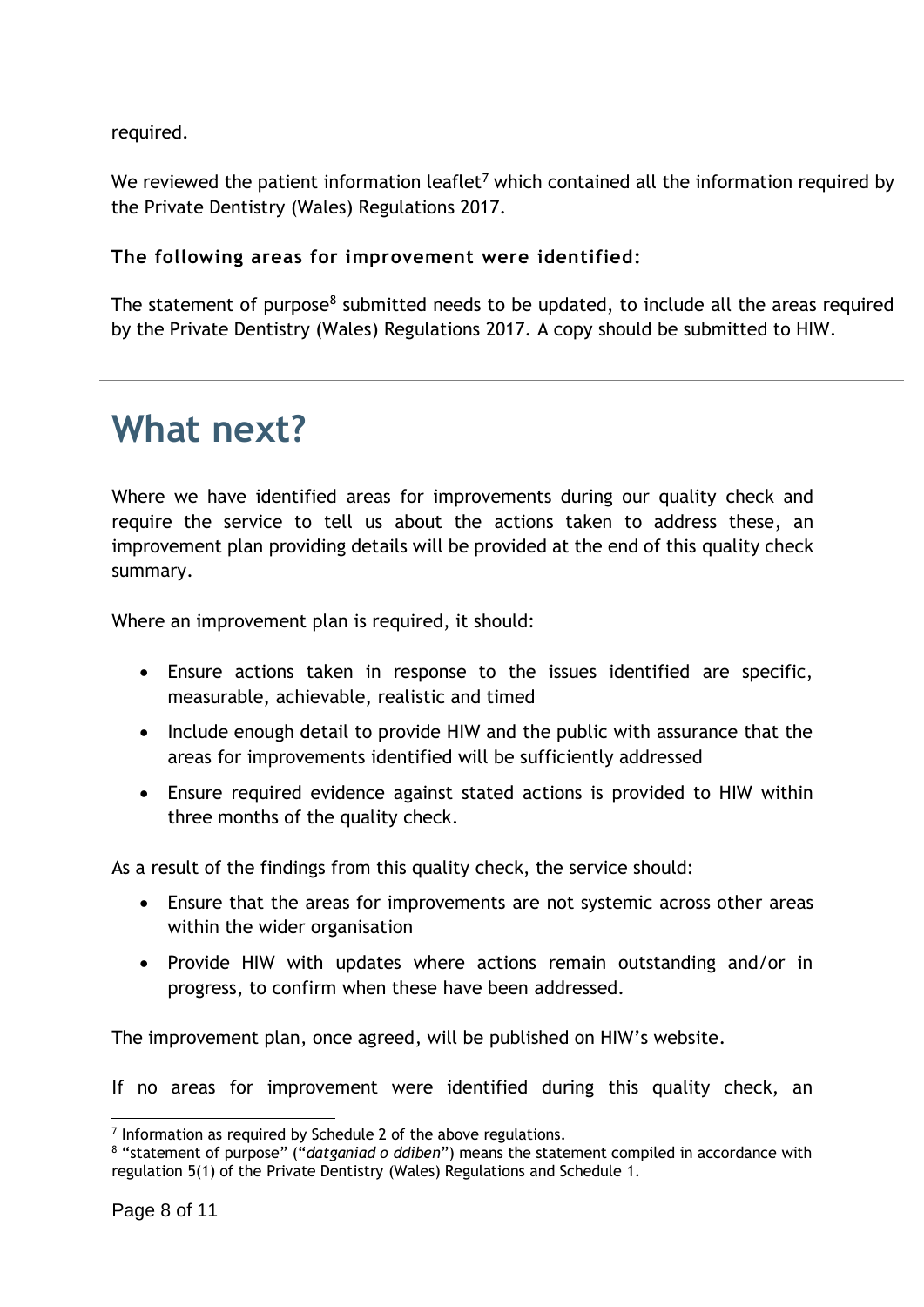improvement plan will not be required, and only the quality check summary report will be published on HIW's website.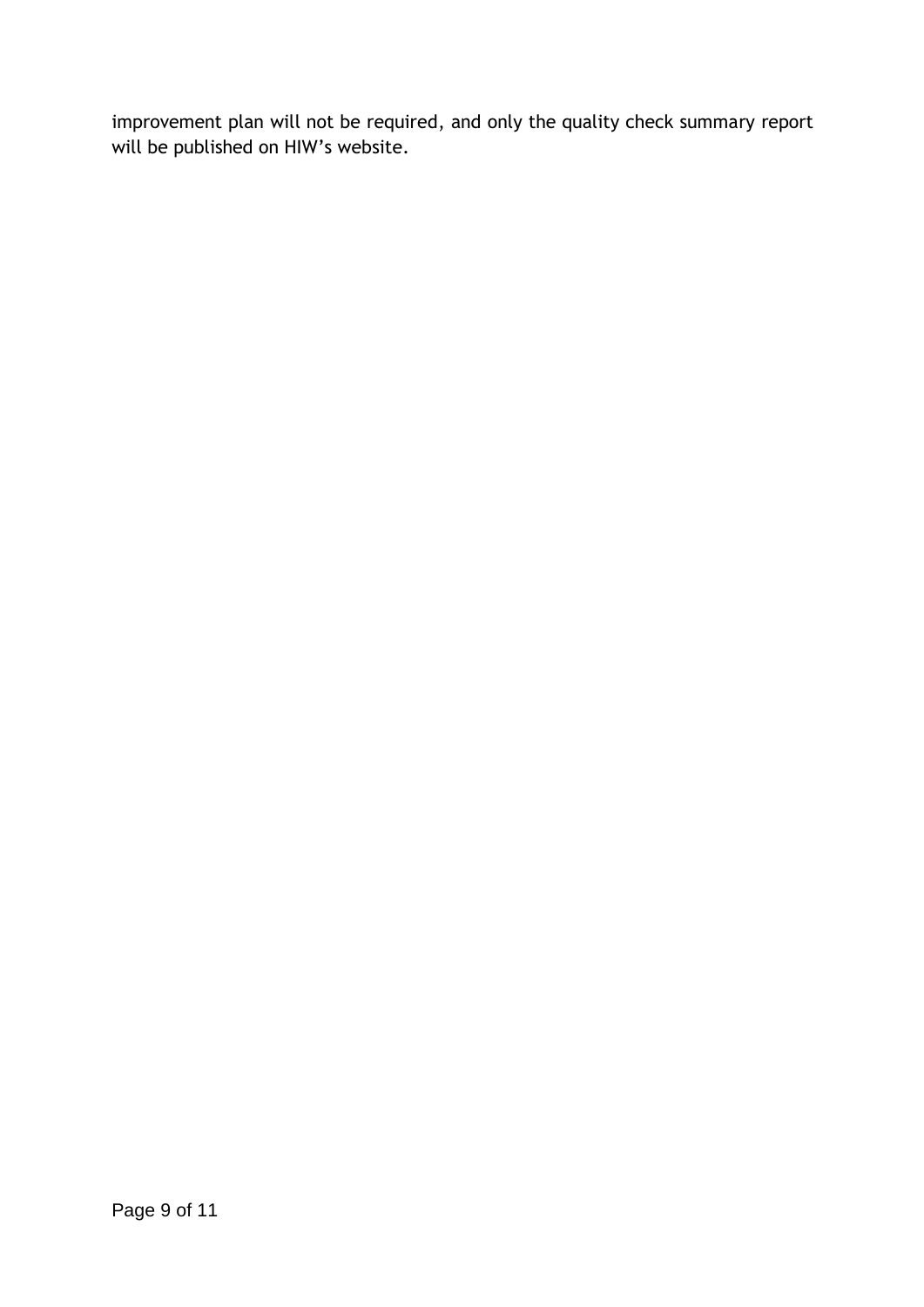### Setting: Glynneath Dental Practice

#### Date of activity: 7 March 2022

The table below includes improvements identified during the Quality Check, where we require the service to complete an improvement plan telling us about the actions they are taking to address these areas.

Please note, all actions are expected to be complete within three months of the Quality Check and the final version of the Improvement Plan is to be submitted via Objective Connect once complete.

| <b>Reference</b><br><b>Number</b> | Improvement needed                                                                                                                                                                             | Standard/<br><b>Regulation</b>                                                                                                                               | <b>Service Action</b> | <b>Responsible</b><br><b>Officer</b> | <b>Timescale</b> |
|-----------------------------------|------------------------------------------------------------------------------------------------------------------------------------------------------------------------------------------------|--------------------------------------------------------------------------------------------------------------------------------------------------------------|-----------------------|--------------------------------------|------------------|
|                                   | The registered manager must<br>review the risk assessment and<br>update it to clearly document<br>where the HSE leaflet is kept and<br>reflect that a fire alarm is fitted at<br>the practice. | Health & Care<br>Standards -<br>3.5 Record<br><b>Keeping</b><br>The Private<br>Dentistry<br>(Wales)<br>Regulations<br>$2017 -$<br>Regulation 16<br>$(1)$ (b) |                       |                                      |                  |
| $\overline{2}$                    | The registered manager must<br>update their statement of purpose<br>to include all the areas required by<br>the regulations. A copy needs to be                                                | The Private<br>Dentistry<br>(Wales)<br>Regulations                                                                                                           |                       |                                      |                  |